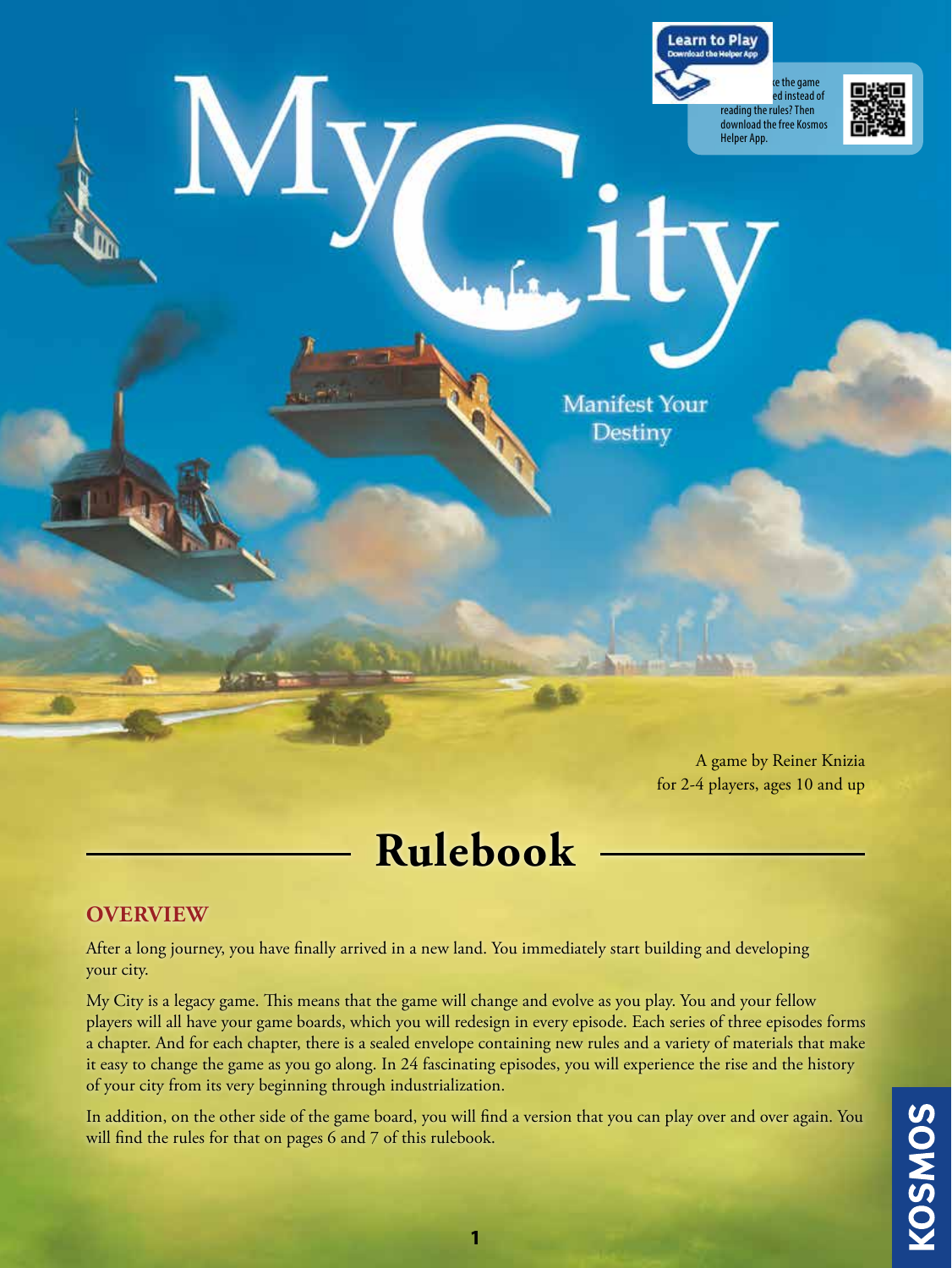# **GAME MATERIALS**

#### 4 two-sided game boards



96 Playing Pieces (four sets, with eight buildings in three

*During the game you will also need something to write with, such as a ball-point pen, for writing and drawing on your game boards.*

My City is most appealing if the same group of players play and experience all the chapters together.

If you want to continue the game with different players, the new players will have to pick up where their predecessors left off and continue accordingly.

After each episode, note where you have stopped. That way, you can easily continue the next episode when you resume.

Each of the 24 episodes can be played on its own. However, the game was designed so that three episodes combine to form a thematic chapter. Gameplay for each chapter is about 90 minutes and is best enjoyed when played in a single sitting.

**Important:** No matter how curious you may be, do not open the sealed envelopes until you are playing the corresponding chapter.

**2**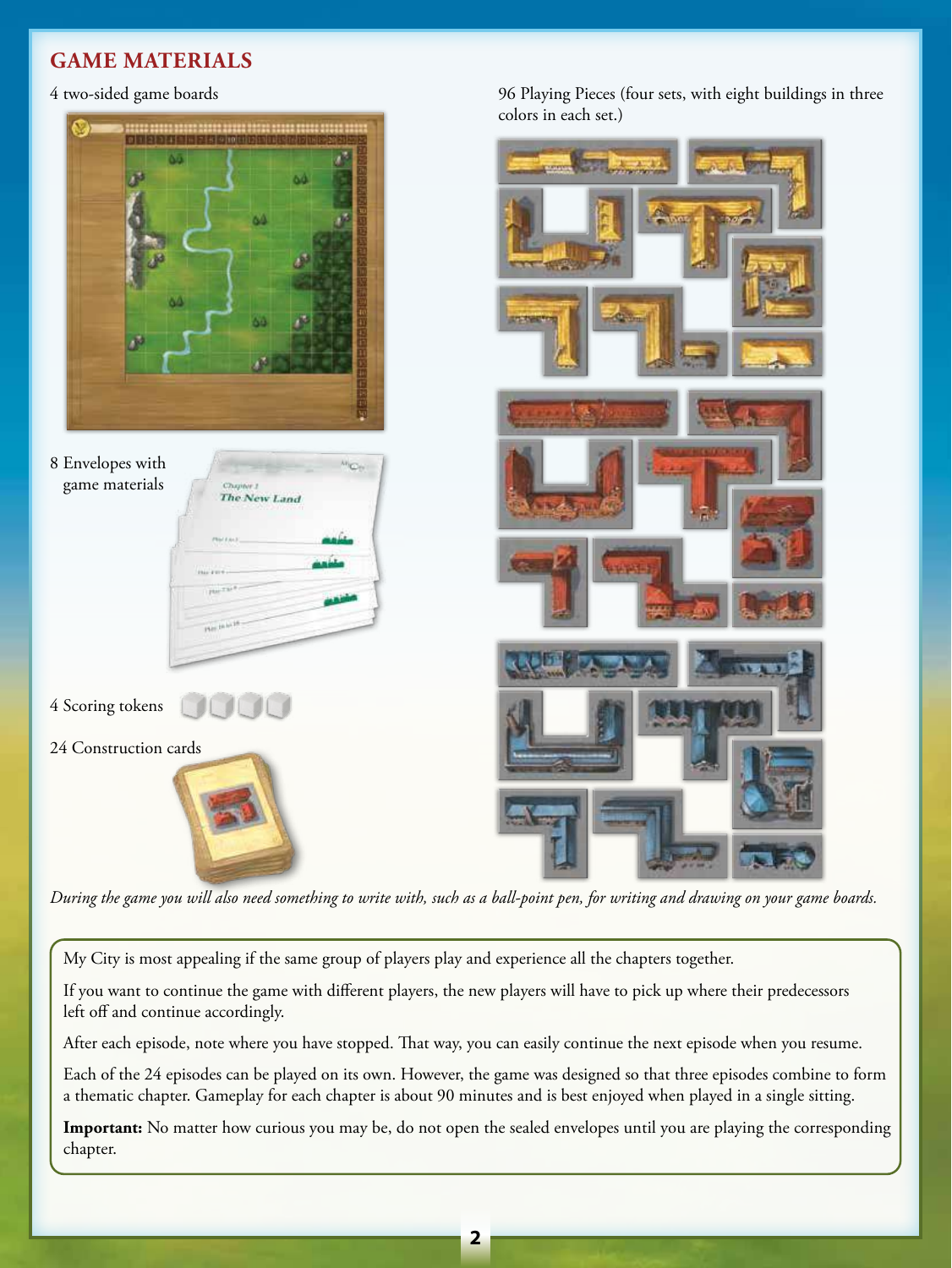## **GAME SETUP**

- Before starting the first episode, carefully remove all diecut pieces from their frames.
- Each player gets **one game board** and places it with the front side, which has an animal symbol at the upper



left, face up in front of himself or herself. That will be the player's personal game board for all 24 episodes. At the start, all game boards are identical. But during the course of the game, each player will be changing the game board. You will be applying stickers, developing new playing areas, and writing on the board. Don't worry: That's how it is meant to be played. After all, it's your board. Right at the beginning, you will want to give your city a name. Write it in the space at the top, right next to the animal symbol.

• Each player gets a **scoring token** and sets it on the number **10** of his or her board's scoring track. This scoring token is used to indicate your points

during the episode and, most importantly, at the end of the episode.

- Each player gets the **24 playing pieces** (simply called "buildings" from now on) showing that player's animal symbol on the back side. Just like the game boards, each player's collection of buildings is otherwise identical. Place your buildings face up next to your game board (animal symbol face down). There are three types of buildings: residential (yellow), public (red), and industrial (blue).
- Shuffle the **24 construction cards** and place them in a single deck face down in the middle of the table. For each building, there is a corresponding construction card. In each episode, you will construct your buildings in the sequence shown on the construction cards as they are turned over.

## **GENERAL RULES OF THE GAME**

There are a few rules that — with a few exceptions — apply to all 24 episodes:

*Each episode consists of a number of rounds. In each round, you will turn over the top construction card of the face-down deck and place it face up in a discard pile. Each player takes the building matching the one depicted on the construction card and places it on his or her game board. No delay or waiting is allowed. All players place their buildings at the same time. At the end of each episode, you get points for your buildings, which you mark on your scoring track. Whoever gets the most or second-most points in an episode is allowed to color in two or one progress symbols, respectively. These progress symbols appear as circles in two rows at the top edge of the game board. The player who has colored in the most progress symbols after 24 episodes is the overall winner of My City.*

## **THE CONSTRUCTION RULES**

- Buildings may only be built on light green spaces.
- They may not be built in the mountains (gray spaces on the left) or the forest (dark green spaces on the right).



- Light green spaces with **rocks** or **trees** shown on them may be built upon. However, it is best to avoid building on light green spaces with trees if you can, because visible tree spaces will get you points at the end of each episode. Spaces with rocks should, on the other hand, be built upon whenever possible. If these are not covered with buildings at the end of the episode, points will be deducted.
- A building **may not be placed on the river** in such a way that it lies on both sides of the river.



 You are allowed, however, to place a building **along the river,** even if that means that the river becomes partly covered.



• The **first** building that you place on your game board must be placed **alongside the river.** It is not enough to just have one corner touching the river.

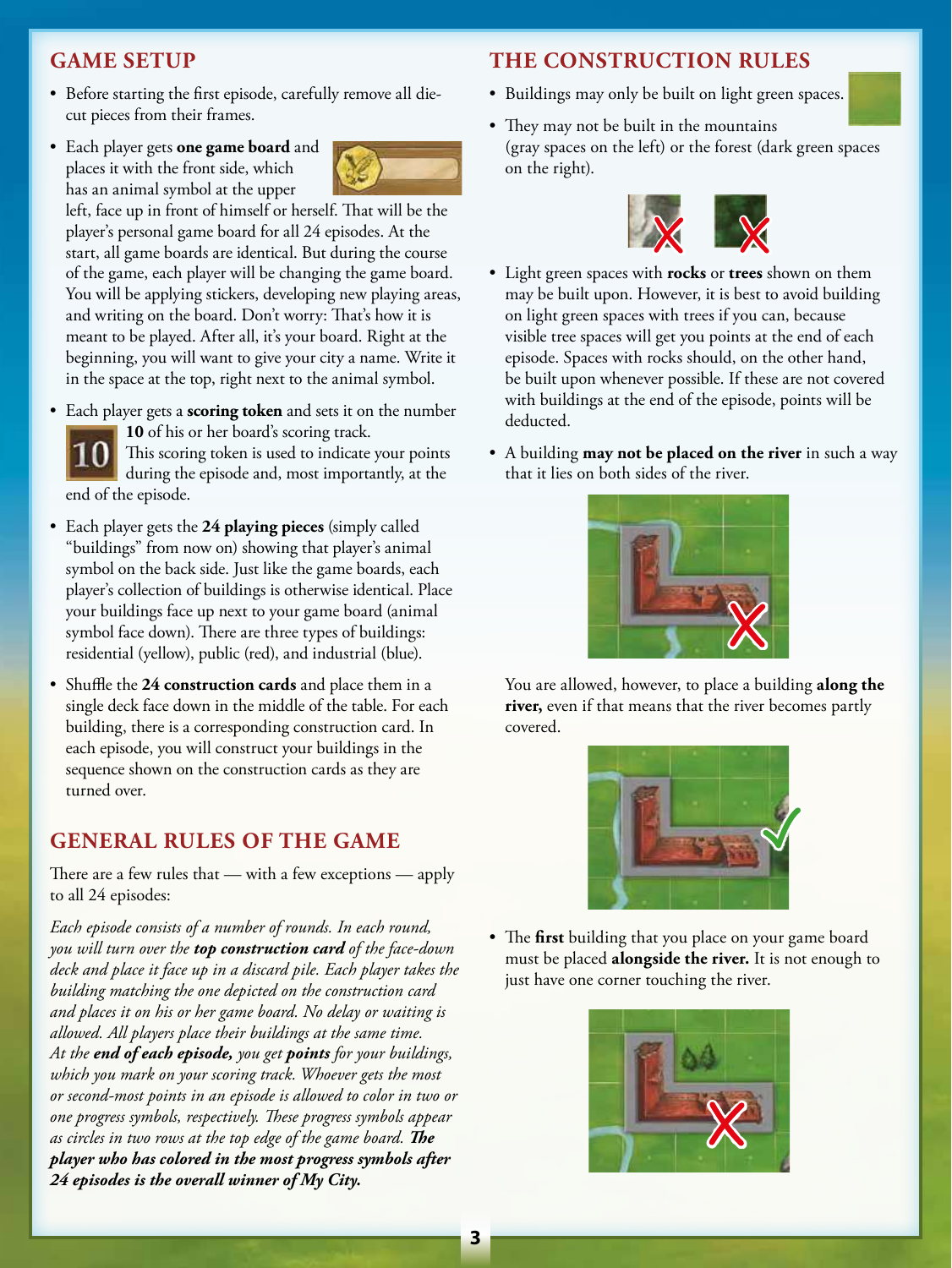• All other buildings must be positioned in such a way that they have at least one side **bordering another building.** Again, just having **a corner touching** is not enough.



• Buildings also count as bordering if the river is flowing between them.



- Buildings may **not be placed on top of buildings that are already constructed.**
- Once a building is placed, **it cannot be moved.**
- **Passing:** If a player **cannot or does not want to construct**  a building, he or she is allowed to pass. He or she announces this out loud and places the building face down in front of himself or herself. He or she then has to move the scoring token **one step backward on the scoring track.**

**Important:** If the scoring token is already on zero, passing is not an option. In this case, if the player cannot or does not want to construct the building, he or she must end his or her participation in the episode. He or she is then not allowed to place any more buildings.

• **Ending participation in an episode: After** turning over a construction card, each player is always allowed to decide whether to end **his or her** participation in the episode. He or she announces this out loud and turns the unconstructed building over. When he or she does this, the player **does not lose any points** on the scoring track. He or she only loses a point if he or she passes but stays in the episode.

## **END OF AN EPISODE**

An episode ends when **all** the players have **ended their participation** in it. If this has not happened, an episode will end after all the construction cards have been turned over.

## **Scoring:**

Then, each player's points are calculated and marked on the scoring track.

- For each **tree** shown on a light green space on the game board, the player **gets one point**.
- For each **rock** shown on a light green space on the game board, the player **loses one point.**
- For each empty **light green space** visible on the game board, the player **loses one point.**

*Note: At the beginning, there are only spaces with two trees or two rocks. These yield two points (added or subtracted). Later, spaces with one tree will be added, which yield one point.*



If a scoring token reaches **50** in the assessment, the player is immediately allowed to color in one progress symbol. The scoring token remains standing at 50, even if extra points are added or deducted.



If it happens that a scoring token drops **under 0,** these negative points do not expire. They are deducted from the next positive points earned.

## **Assessment of an episode:**

After the points have been calculated, the episode is assessed. The **winners** are **allowed to color in additional progress symbols** on their boards.

#### **Assessment with three or four players:**

Whoever has attained the **most points** on the scoring track is allowed to color in **two progress symbols.**

Whoever has attained the **second-most points** on the scoring track is allowed to color in **one progress symbol.**

#### **Assessment with two players:**

Whoever has attained the **most points** on the scoring track is allowed to color in **two progress symbols.**

Whoever has attained the **second-most points** on the scoring track is **not** allowed to color in **any progress symbols.** In a two-person game, in other words, only the top player wins progress points.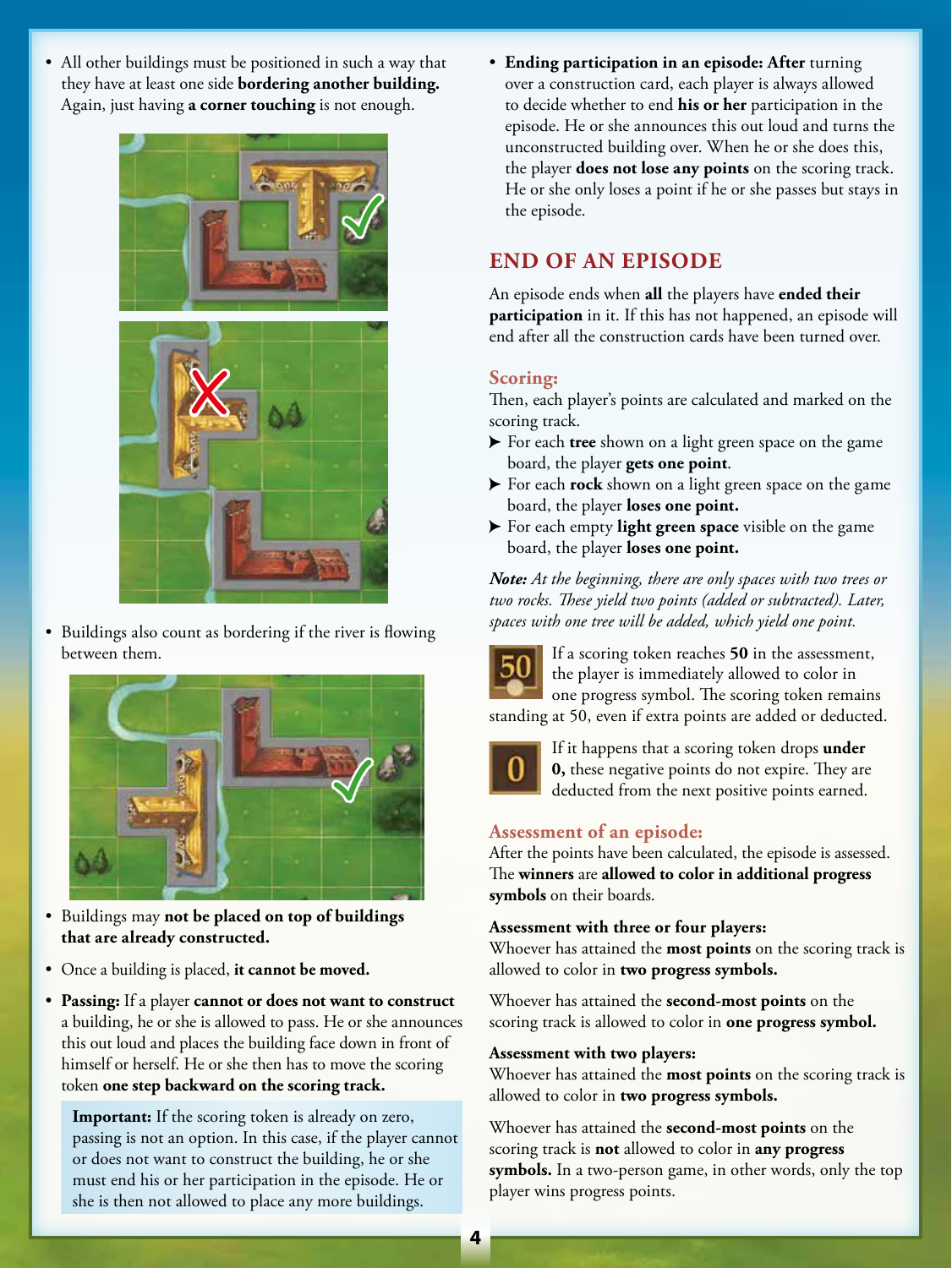In **addition,** independent of their placement (first, second, other), the players get various **stickers** which are applied permanently to their game boards.

These stickers can be found in the sealed envelopes along with other game materials. Inside, you will also find an **overview table** showing what each player gets.

**Important:** If two or more players have attained the **same point total** at the end of an episode, the player who has the **fewest empty light green spaces** in the top row of his or her game board will get the top placement. If the result in the first row turns out equal, the second row is what counts, etc.

*Note: Color in the progress symbols from left to right. Start in the top row, and when this is full continue at the left of the row beneath it. This way, each player can easily see who has gained how many progress symbols.* 

*Example: Before the scoring, the player has eight points. Since she passed twice, she had to move the scoring token two steps back during the episode. For her eight trees, she adds eight points. For her two rocks, she has to deduct two points. In addition, she has to deduct eight points for the eight empty light green spaces.* 

*The player then ends her first episode with six points.*



After the episode, the game board is cleared off and the scoring token is placed on 10 again. In the next episode, all the players start rebuilding their city as described in the sealed envelope rule sheet.

## **THE SEALED ENVELOPES**

The **eight sealed envelopes** are a special feature of My City. Inside each envelope, you will find a **rule sheet** containing a few new rules for each group of three episodes. Also, you will find an **overview table,** which summarizes on the left side **how points may be won or lost.** Some of the points apply **immediately** during an episode. Most (and later on, other rewards as well) apply at the **end** of an episode.

#### *Example from the overview table for episode 1:*

|      |                                             | Points |
|------|---------------------------------------------|--------|
|      | Immediately: Not constructing a building -1 |        |
| End: | Tree                                        | $+1$   |
| End: | Rock                                        | - 1    |
| End: | Empty light green space                     | $-1$   |

On the **right side** of the overview table, you will see the **assessment** for the relevant episode. This indicates which player is allowed to color in progress symbols at the end of the episode as described. Also indicated are which players get which stickers (which are also found inside the envelope). Some of the stickers are allocated at the beginning of an episode, but most are assigned at the end.

*Example from the overview table for episode 1:*



To apply the stickers to your game board at the end of an episode, you will first have to clear away all the buildings from the game board.

Unless otherwise indicated, you have to affix the stickers to empty **light green spaces** that show a **small square** in the center.

In some of the envelopes, in addition to the stickers you will find **other materials** that will be used in the game.

## **THE FIRST CHAPTER**

Now that you know all the important rules, you can begin your My City adventure.

You already know that there is one sealed envelope for each chapter. You may now open the first envelope: **Chapter 1: The New Land — Episodes 1 to 3.**



The envelope contains one rule sheet, one overview table, and one small sheet of stickers. Display the overview table so all players can see it easily and keep the sheet of stickers ready. If there are

stickers or other materials that you have not used at the end of an episode, keep them in the box. Read the rule sheet for Chapter 1 and place it in this rulebook after you have read it. Now you can begin your first episode.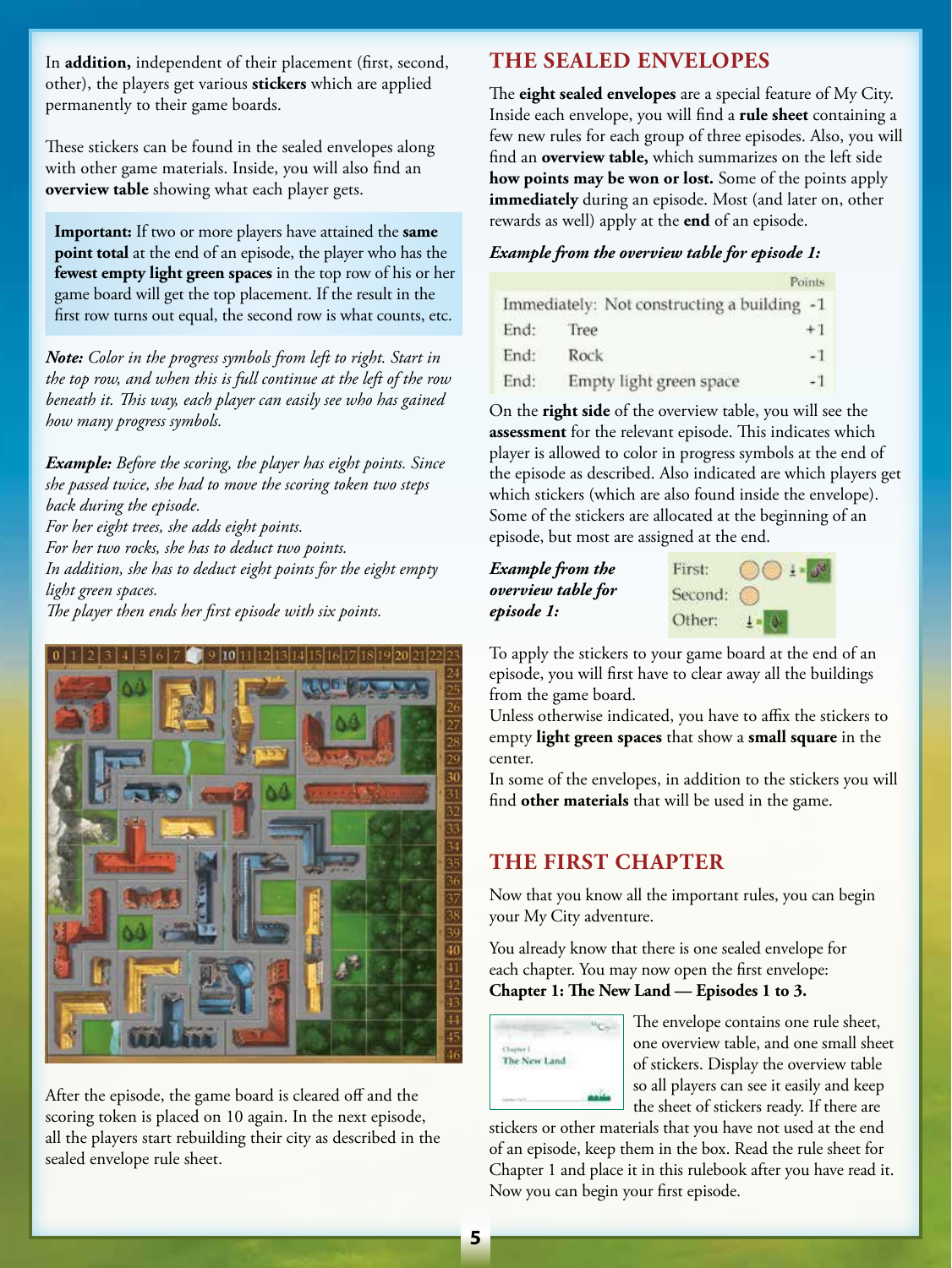

## **THE ETERNAL GAME**

Have you played all 24 episodes? If so, you have enjoyed a unique gaming experience. You have guided the development of your own city and witnessed eight chapters of its diverse history.

But My City is not over. If you want to keep building your city in competition with your fellow players, you will find a version on the back of the game board that you can play over and over. It more or less corresponds to episode 10 of the legacy game.

In this version, all the game boards are identical. You can also play it if you want to play every now and then with friends who are not playing the legacy game. One of you has to have at least played episodes one through five, however.

# **GAME SETUP**

• Each player gets a game board and places it in front of himself or herself with the side shown here facing up.





- Each player gets a set of **27 buildings**, all of which must show the same animal symbol on the back side.
- Display your buildings face up next to your game board (animal symbols facing down). There are three types of normal buildings: eight residential buildings (yellow), eight public buildings (red), and eight industrial buildings (blue). In addition, each player has three churches (purple roofs).

**Important:** If you have already completed the legacy game, you will have additional buildings with your animal symbol. These are not used in the Eternal Game. You will also ignore the stickers found on some of the buildings.

• Shuffle the **28 construction cards** and place them in a single deck face down in the middle of the table. For each building, there is a corresponding construction card. You will construct your buildings in the sequence shown on the construction cards as they are turned over. In addition to the 24 cards with the normal buildings (eight in each of three colors) and the three churches, there is one blocking card in the deck.

**Important:** If you have already completed the legacy game, you will have additional construction cards in the deck. These are not used in the Eternal Game.

## **COURSE OF PLAY**

Each game consists of a number of rounds. In each round, you will turn over the **top construction card** of the facedown deck and place it face up in a discard pile. Each player takes the building matching the one depicted on the construction card and places it on his game board. No delay or waiting is allowed. All players place their buildings at the same time.

At the end of the episode, you get points for your buildings which you mark on your scoring track.

# **THE CONSTRUCTION RULES**

- Buildings may only be built on light green spaces.
- They may not be built in the mountains or the forest.
- Light green spaces with **rocks** or **trees** shown on them



may be built upon. However, it is best to avoid building on light green spaces with trees if you can, because visible tree spaces will get you points at the end of each episode. Spaces with

rocks should, on the other hand, be built upon whenever

possible. If these are not covered with buildings at the end of the episode, points will be deducted.

- A building **may not be placed on the river** in such a way that it lies on both sides of the river.
- You are allowed, however, to place a building **along the river,** even if that means that the river becomes partly covered.



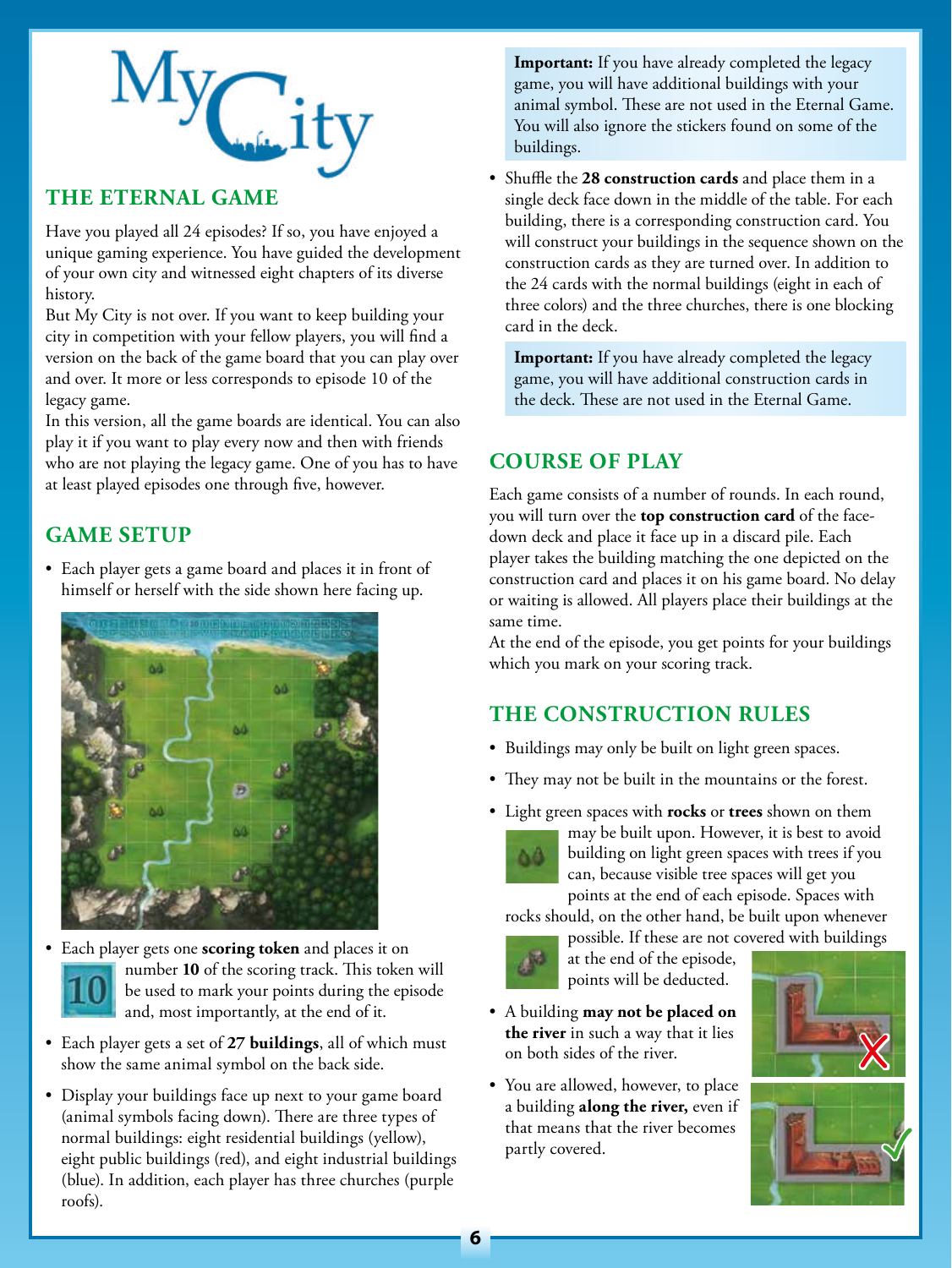The first building that you place on your game board must be placed **alongside the river.** It is not enough to just have one corner touching the river.



• All other buildings must be positioned in such a way that they have at least one side **bordering another building.** Again, just having **a corner touching** is not enough.





• Buildings also count as bordering if the river is flowing between them.



- Buildings **may not be placed on top of buildings that are already constructed.**
- Once a building is placed, **it cannot be moved.**
- Try to construct **as many contiguous buildings of the same color as possible.** During the end-of-episode assessment, you will get extra points for each of the three colors. For each color, you will add up the number of buildings composing the **largest contiguous** group of this color and receive that number of points.
- **Passing:** If a player cannot or does not want to construct a building, he or she is allowed to pass. He or she announces this out loud and places the building face down in front of himself or herself. He or she then has to move the scoring token one step backwards on the scoring track. In other words, he or she loses one point.

**Important:** If the scoring token is already on zero, passing is not an option. In this case, if the player cannot or does not want to construct the building, he or she must end participation in the episode. He or she is not allowed to construct any more buildings.

• **Ending participation in an episode:** After turning over each construction card, each player is always allowed to decide whether to end **his or her own** participation in the episode. He or she announces this out loud and turns the unconstructed building over. When he or she does this, the player does not lose any points on the scoring track. He or she only loses a point if he or she passes but stays in the episode.

- Each **church** yields **three additional points** if you can manage to have a building in each of the three colors along three of its sides.
- Churches **must** be built! If a player is unable to construct the church shown on the uncovered construction card, he or she must end their participation in the episode, and can no longer construct any more buildings.
- If the **blocking card** is turned over, another card from



the deck is immediately turned over as well. The building shown on that card must not be constructed — even if it is a church. Both cards are placed on the discard pile, with the blocking card on top. Each player turns the "blocked" building with its back side facing up. Then, the

next construction card is turned over and play resumes as normal.

• The **wells** may be built upon just like rocks or trees.



At the end of the episode, however, you will get **four extra points** if you manage to place **four buildings** adjacent to the well, one on each side.

• The **first** player to build on **both veins of gold** will announce this out loud and immediately get **three points.** If more than one player achieves that in



the same round, each of them gets three points.

# **END OF EPISODE**

An episode ends when **all** the players have **ended their participation** in the episode. If this has not happened, an episode will end after all the construction cards have been turned over.

Then, each player's points are calculated and marked with the scoring tokens on the scoring track:

- $\blacktriangleright$  Visible space with two trees: +2 points
- $\blacktriangleright$  Visible space with two rocks: -2 points
- $\blacktriangleright$  In each color: points = number of buildings in largest group
- $\blacktriangleright$  Three colors next to church: +3 points
- $\blacktriangleright$  Four buildings next to well: +4 points
- $\blacktriangleright$  Empty light green space: -1 point

## **The player with the most points is the winner.**

If two or more players have attained the **same point total,**  the player who has the **fewest empty light green spaces**  in the top row of his or her game board will get the top placement. If the result in the first row turns out equal, the second row is what counts, etc.